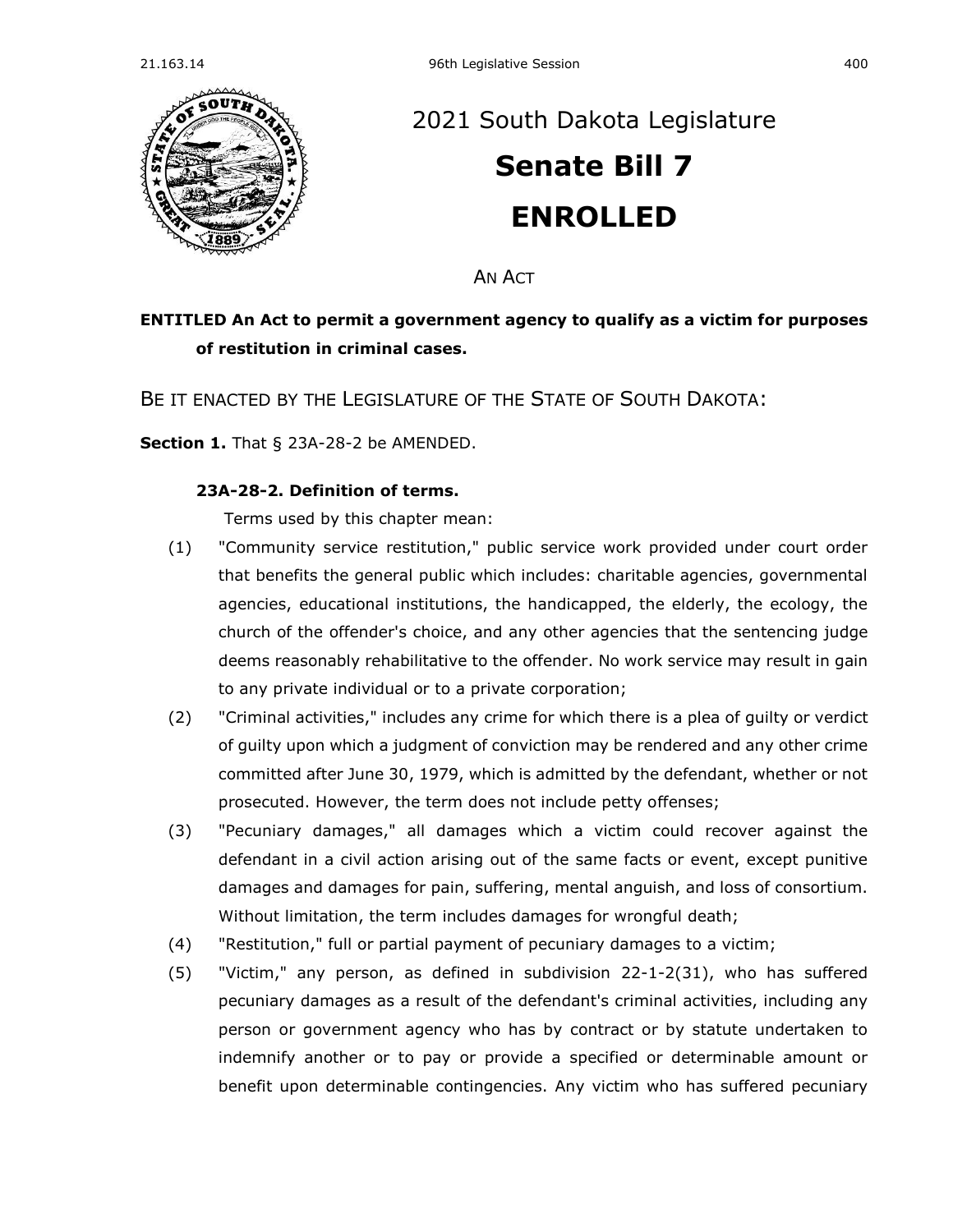damages has priority of claim as opposed to any person or government agency who has a claim to indemnity or subrogation as a result of the same defendant's criminal activity.